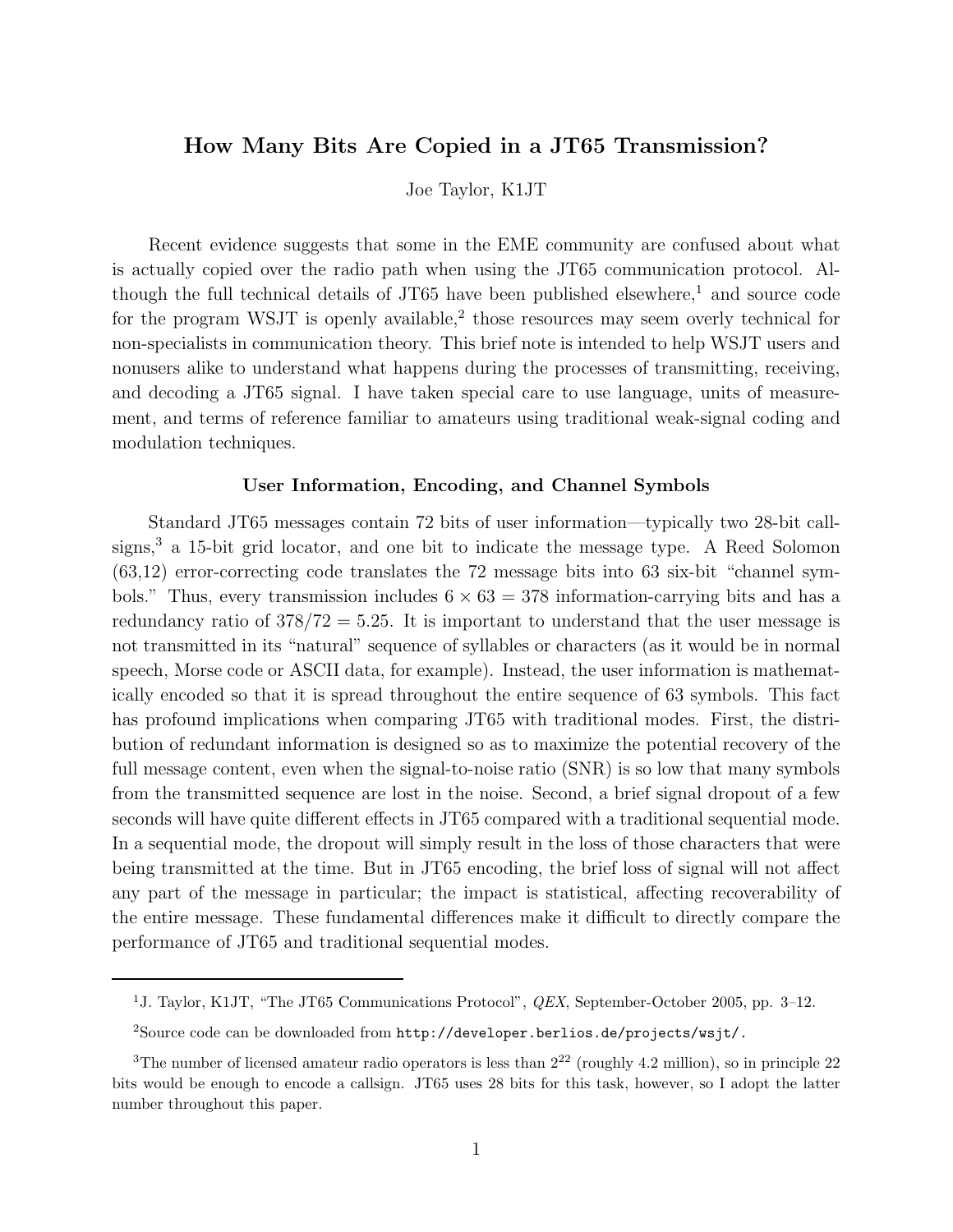After a JT65 message has been encoded into its 63 channel symbols, the symbols are transmitted one by one using 64-tone frequency shift keying (FSK). A 65th audio tone, two tone-intervals below the lowest data tone, is used to facilitate accurate synchronization of time and frequency between transmitter and receiver. The overall modulation scheme can thus be described as 65-FSK. Half of the transmitted energy is devoted to the essential task of synchronization: during each 46.8 s transmission, 63 sync-tone intervals are inserted at specified locations among the 63 data tones, following a prescribed pseudo-random pattern.

Pictorial representations of the spectrograms of two JT65 transmissions are presented in Figure 1. Time increases from left to right in the figure, and frequency from bottom to top of each panel. Each black dot corresponds to a transmitted tone. For each transmission, 63 of the tones convey the encoded channel symbols, while the remaining 63 (along the bottom of each panel) are the sync tone. The upper spectrum represents the message "VK7MO K1JT FN20", while the lower one is "VK7MP K1JT FN20". Only one character in the message has changed, but 52 of the 63 channel symbols are different. This fact illustrates the extraordinary power of the RS(63,12) code used in JT65: the sequences of channel symbols for any two of the  $2^{72}$  possible JT65 messages can never have more than 11 symbol values in common. This is the reason that complete messages can be received exactly as sent, even when many channel symbols have been corrupted or lost in the noise.

# [Figure 1 near here.]

#### **Analysis of a Received JT65 Signal**

WSJT begins the analysis of a JT65 signal by identifying the sync tone and using it to establish its frequency offset (relative to the nominal 1270.5 Hz) and the time offset caused by propagation delay and computer clock errors. Spectral analysis is then carried out for each of the 63 intervals containing the information-carrying channel symbols. This process yields measurements of signal power for each symbol, divided into 64 frequency bins. The bin with largest power yields the most probable value of the symbol being received at that moment; the second largest corresponds to the second most probable symbol value, and so on, down to the smallest. Thus, the information conveyed by each symbol is partly contained in its most probable value, but additional information is contained in a series of other possible values, with progressively decreasing probabilities of being correct. Each correctly received symbol conveys 6 of the 378 transmitted bits.

Study of Figure 1 should make it clear that there is no obvious correspondence between individual characters in a message and particular values or locations in the encoded sequence of channel symbols. As stated earlier, all of the message information is mixed together and mathematically distributed over the entire sequence. A correctly received message may result from as few as 12 channel symbols received with high confidence, or all 63 symbols received with relatively low individual confidence, or any of a wide range of possibilities between these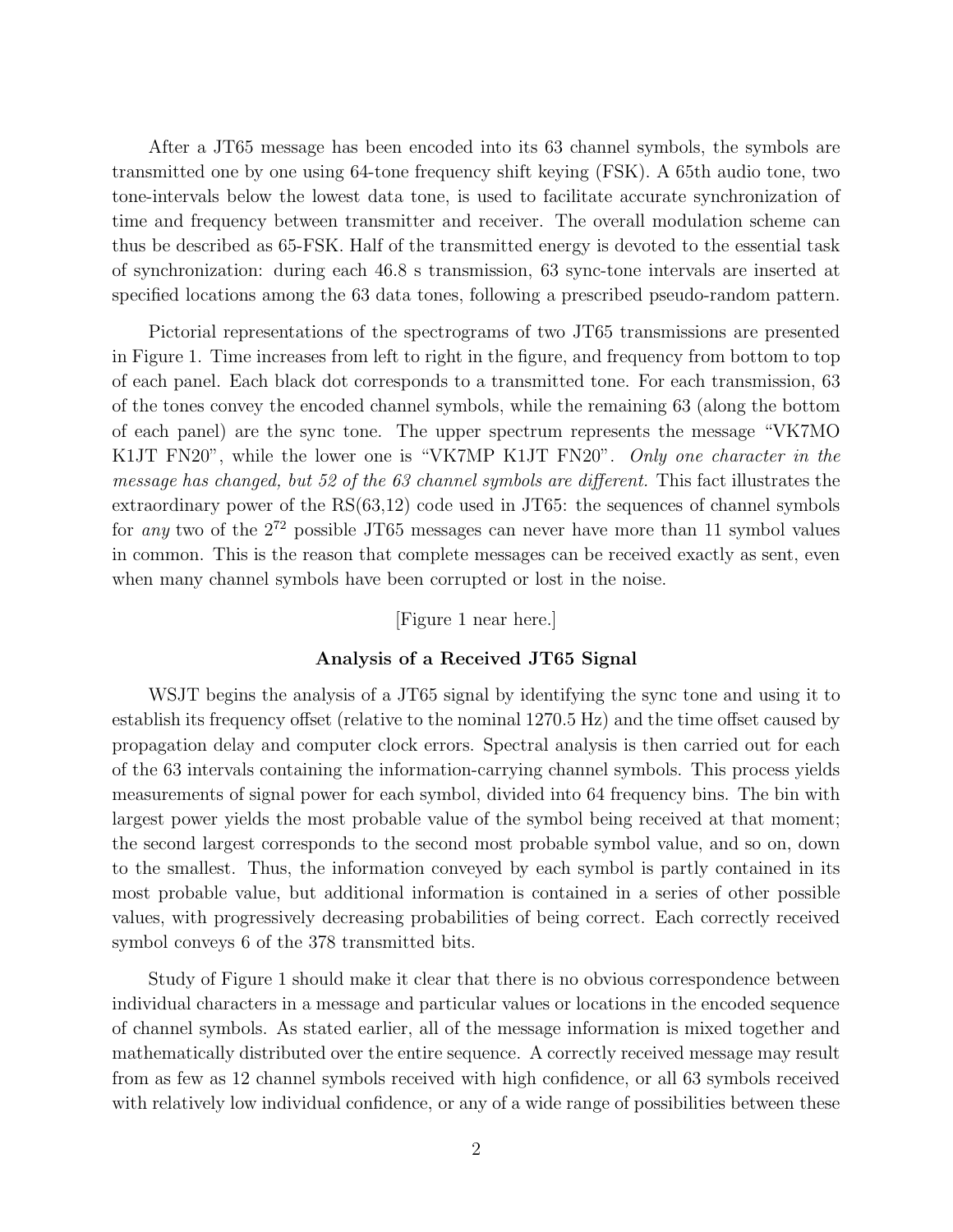two extremes. The spectra of JT65 signals received over the air will differ from the idealized ones shown in Figure 1 because they include random noise and fading signals. The statistical properties of signal and noise variations will determine the levels of confidence assigned to individual symbol values.

# **Hard and Soft Symbols**

As an educational exercise for myself, and to help answer for everyone the question posed in the title, I have carried out a series of explicit measurements of the number of correctly copied channel symbols in JT65 transmissions. One thousand simulated transmissions were generated at each SNR between 0 and *−*40 dB in 2500 Hz bandwidth, in 1 dB steps. These transmissions were received and analyzed, and the number of correctly copied symbols determined for each one. The averaged results for each signal level are plotted as the solid curve in Figure 2. The probability of correct symbol reception depends only on signal-to-noise ratio; it is independent of details of any decoding algorithms that might be used subsequently, in a program like WSJT, to convert the raw channel symbols into callsigns or other user information.

# [Figure 2 near here.]

Up to this point, discussion of the reception of channel symbols has been limited to "hard" decisions: a symbol's value has been taken as the index of its frequency bin with the highest measured power. However, significant additional information is contained in the actual values of the power measurements, which can be used to indicate which symbols are the most reliable and to produce "soft symbol" probabilities. At low SNR, many symbols that were not correctly received as the most probable value will be correct as the second most probable, and others as the third, fourth, and so on. Relatively few correct symbol values will be found among the lowest-ranking probabilities. To provide quantitative examples of this type of information, the dashed and dotted curves in Figure 2 illustrate the average number of received symbols for which the correct value was found in the top 2, 4, or 8 of the 64 spectral power measurements. An ideal decoding procedure takes advantage of all soft-decision information through the full range of probabilities.

#### **Decoding the Message**

Figure 2 shows that at SNRs down to *−*20 dB, JT65 signals transfer an average of more than 39 correct hard-decision channel symbols from transmitter to receiver. With the Reed Solomon (63,12) code used in JT65, 38 correct symbols are always enough to guarantee complete reception of a 72-bit user message with high confidence, even if only a hard-decision decoder is used. If the locations of symbols likely to be unreliable are known—those during a signal fadeout, for example—these can be flagged as "erasures," and a smaller number of correct symbols will then suffice for decoding. Better still, true soft-symbol information may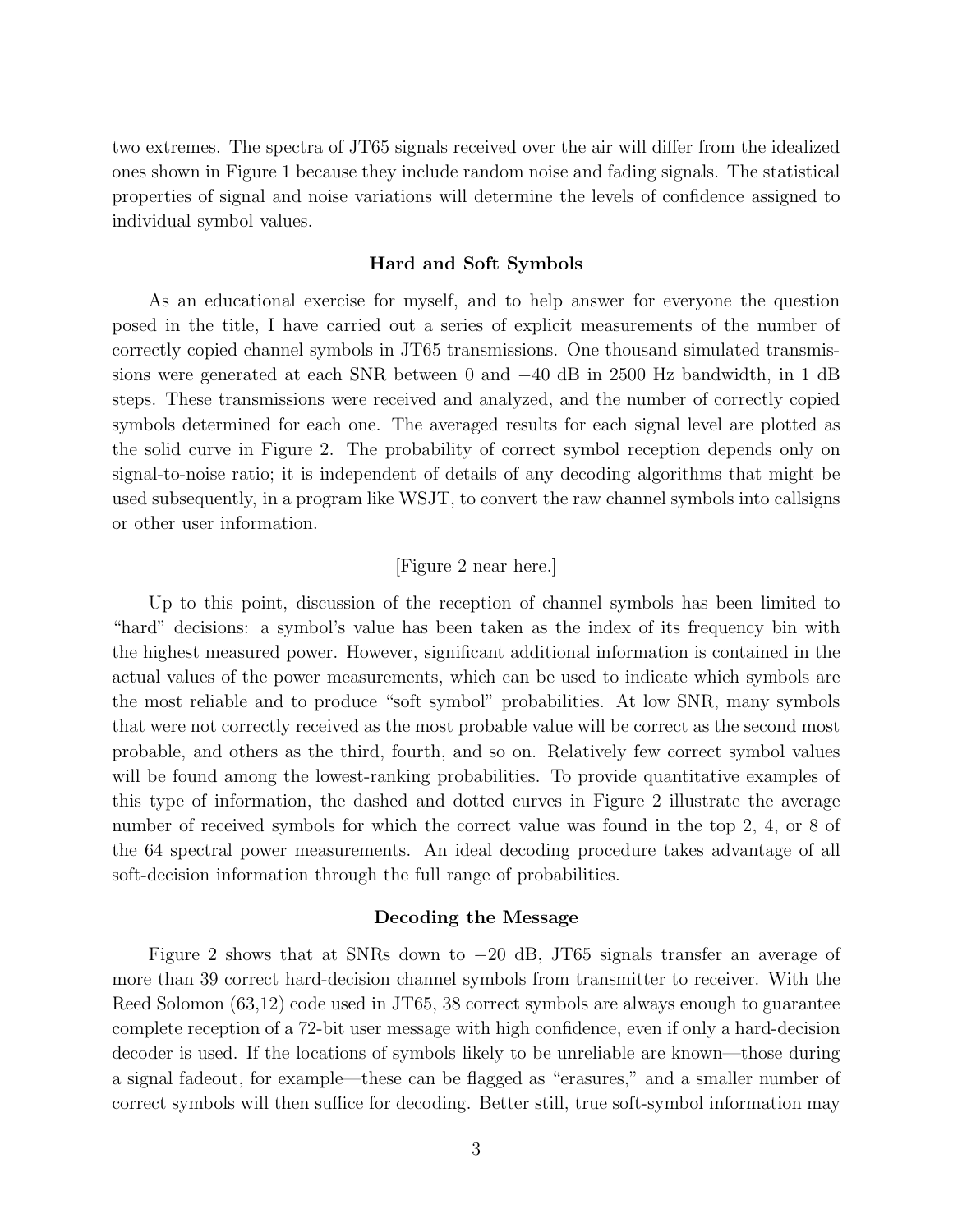be used. WSJT is packaged with a compiled version of the Koetter-Vardy algebraic softdecision decoding algorithm,<sup>4</sup> which takes partial advantage of probabilistic information on the most probable and second most probable values of every symbol. The KV algorithm can decode single JT65 transmissions down to about *−*25 dB, again with very high confidence in the result.

As can be seen in Figure 2, at still lower signal levels the number of correctly copied channel symbols decreases. The hard-decision number falls to 9.3 (the equivalent of two JT65 callsigns) slightly below *−*28 dB. This signal level is close to the typical lower limit for decoding by the JT65 Deep Search (DS) algorithm, which will be described next.

An ideal JT65 decoder would create two-dimensional arrays like those depicted in Figure 1 for all possible messages, and would cross-correlate each one of them with the corresponding soft-symbol array for the received signal. Any JT65 message different from the one actually transmitted would produce 11 or fewer matching channel symbols, whereas the correct message would exhibit (soft) matches for all 63. The correlation procedure would make use of the full soft-information content, and a quantitative indication of the resulting confidence level would be provided for any decoded message. Unfortunately, an exhaustive search of every possible JT65 message is not computationally feasible. However, since the list of active EME stations is no more than a few thousand, and since activity patterns change rather slowly with time, it is perfectly feasible for WSJT to carry out an exhaustive search for callsigns in that relatively short list. Such a procedure is the basis of the JT65 Deep Search algorithm.

When using the DS decoder, WSJT forms a large number of hypotheses about what message a JT65 signal might contain, based on the receiving station's call and the contents of a callsign database. Each hypothesis is tested to see whether the received symbols match those of the hypothetical encoded message. This algorithm can be programmed to result in the high-confidence decoding of any one of the hypothesized messages, but no others. An exhaustive search is the optimal decoding strategy, in the sense of achieving the best possible decoder performance. When practicable, it is usually the method of choice.

# **Levels of Confidence**

The number of hypothetical messages tested during a JT65 Deep Search is typically between 14,000 and 20,000. The decoder's task is to determine whether one of these messages matches the transmitted one to some specified level of confidence, or to establish that none of them does. To illustrate how this process works, Figure 3 shows examples of correlations

<sup>4</sup>R. Koetter and A. Vardy, "Soft-Decision Algebraic Decoding of Reed Solomon Codes," in *IEEE Transactions on Information Theory,* **49**, 2809–2825, 2003.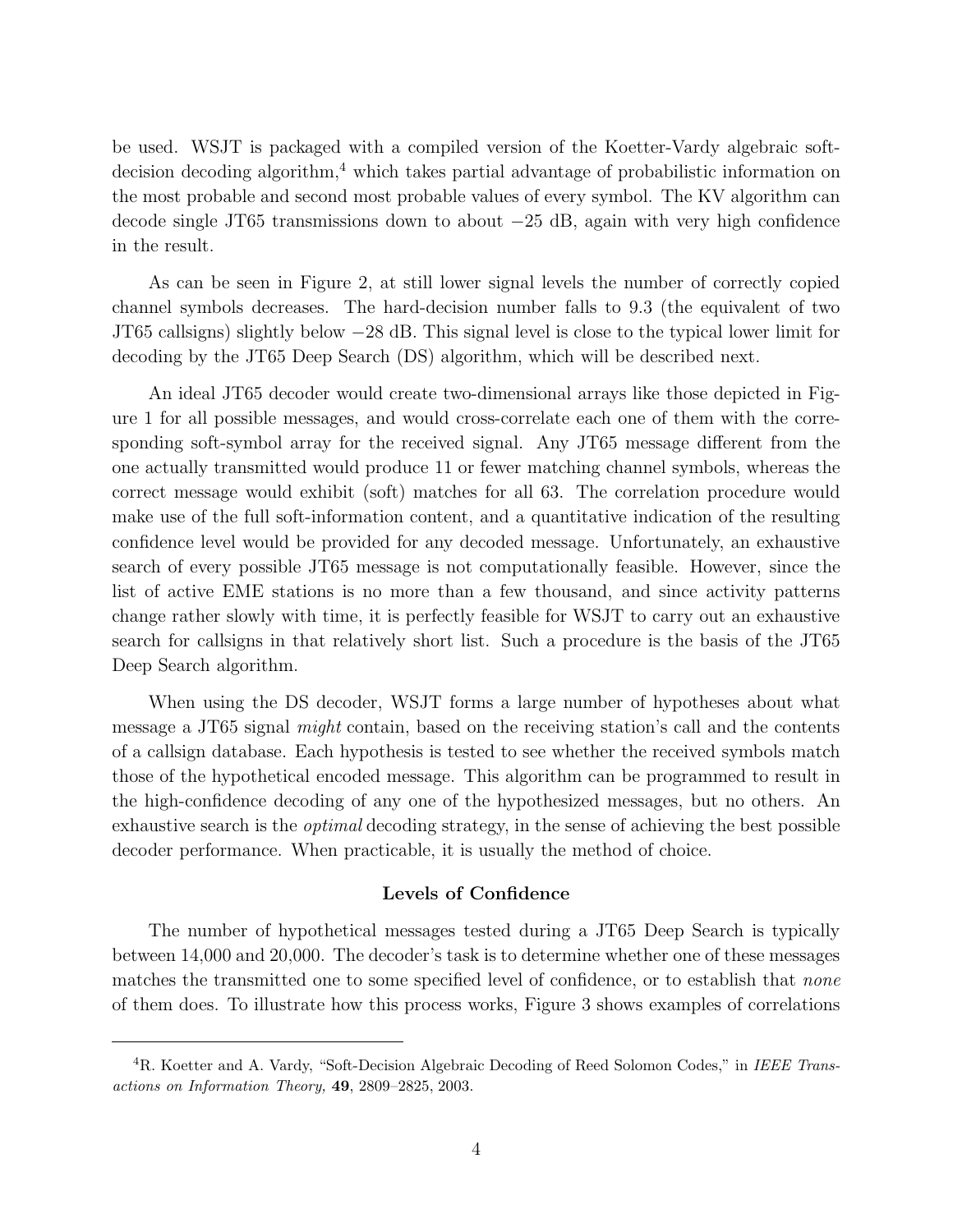obtained when doing the simulations reported in this paper. The top panel is for signal-tonoise ratio *−*26 dB, and the bottom for *−*28 dB. Dots represent correlations of the noisy, fading signals against the message actually transmitted, for 1000 different simulations at each signal level. Crosses show correlations against incorrect messages selected at random from the group of all possible JT65 messages. It is easy to see that with a threshold set at about 3 correlation units, the decoder can make sure that nearly all transmissions at *−*28 dB and higher will be decoded correctly and that there will be very few false decodes. Recent versions of WSJT produce numerical confidence levels on an arbitrary 0 to 10 scale monotonically related to the scale used in Figure 3. Roughly speaking, level 3 on WSJT's scale implies moderately high confidence, and anything over 6 implies high or very high confidence. In normal practice the operator will have other relevant information available, so WSJT requires the operator to make all final decisions about valid copy.

#### **Summary and Conclusions**

To provide succinct answers to the question posed in the title, a subset of the measurements obtained in the simulations is summarized in Table 1. Entries are included for SNRs between *−*18 and *−*28 dB, at 2 dB intervals, and for convenience the results are quoted in channel symbols, bits, and equivalent 28-bit callsigns. Even at the lowest usable signal levels, around *−*28 dB, the number of hard-decision bits correctly copied over the radio path exceeds the number required to convey two callsigns. The numbers in Table 1 are conservative lower limits, because they are based on hard decisions only. Soft-decision information adds significantly to the totals and further enhances the sensitivity as well as the levels of confidence that can be assigned to decoded messages.

| <b>SNR</b> | Channel | <b>Bits</b> | Equivalent |
|------------|---------|-------------|------------|
| (dB)       | symbols |             | callsigns  |
| $-18$      | 46.9    | 281         | 10.1       |
| $-20$      | 39.6    | 237         | 8.4        |
| $-22$      | 31.9    | 191         | 6.9        |
| $-24$      | 23.1    | 139         | 4.9        |
| $-26$      | 15.5    | 93          | 3.3        |
| –28        | 9.6     | 58          | 2.1        |

Table 1. Hard-decision channel symbols copied over the air, per JT65 transmission.

The information presented here should lay to rest any fears that when using its Deep Search decoder, JT65 might not transfer enough channel symbols over the radio path to satisfy traditional requirements for valid QSOs. It is certainly true that at the lowest usable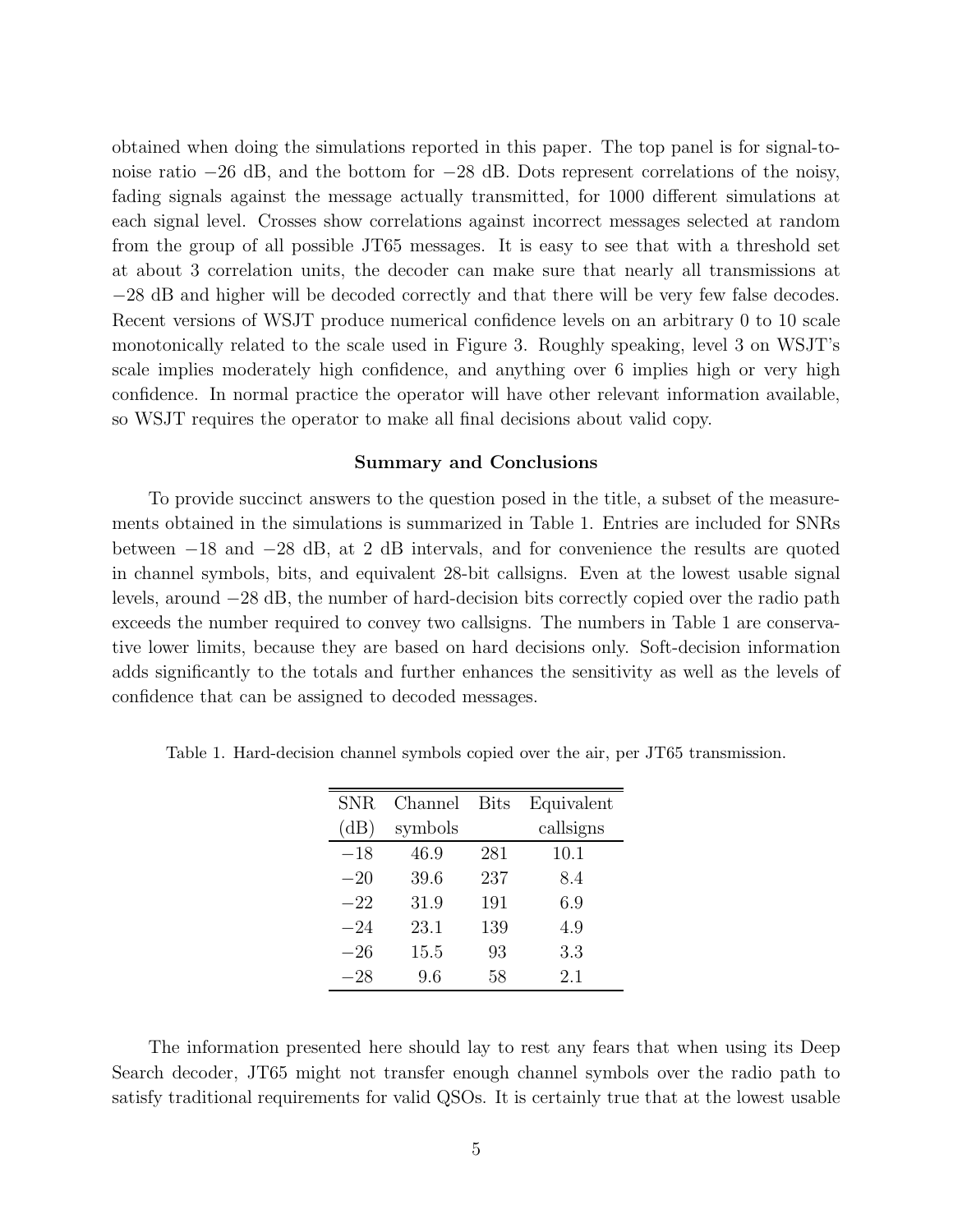signal levels, between *−*25 and *−*28 dB on the WSJT scale, some prior information about active stations is required for the Deep Search decoder to succeed. Of course, prior information of this type is advantageous when trying to make a difficult contact or identify a weak station calling CQ, using any mode, for exactly the same reason—it gives the decoder, consciously or otherwise, some idea of what message content to look for. Helpful lists of "good calls" have been a part of contesting and weak signal amateur communications for decades. It has never been considered illegitimate to possess or make use of such information in the process of copying a weak signal, as long as the copy is truly accomplished. Figure 2 and Table 1 show that this condition is easily met by JT65.

In an article recently published<sup>5</sup> in  $DUBUS$ , Klaus von der Heide, DJ5HG, presented an analysis of the decoders used in WSJT with the goal of promoting an objective discussion of what constitutes a minimum valid QSO. Using the formalism of information theory, he showed that the KV decoder meets a "strict" definition of a QSO, while the DS decoder meets a "dynamic" definition. The difference between the two is that the strict definition requires that all necessary information be treated as unknown at the start of a QSO, while the dynamic definition acknowledges that some information (such as one's own callsign) may be known, and still other information might be found in a list. Traditional practice has always accommodated the inevitable knowledge of one's own callsign, and has also accepted that lists and schedules do not invalidate QSOs. A mode like JT65 that uses compressed, structured messages cannot account for individual parts of a message such as characters in callsigns, because they are not transmitted as such. One can still insist, however, that a sufficient number of channel symbols be copied over the air, and that operator confidence in the decoded message meets a suitably high standard. The measurements described in this paper show that the JT65 Deep Search decoder passes these tests easily—and therefore that it, too, produces valid QSOs in terms of traditional amateur practice.

The article by DJ5HG quite properly calls attention to the fact that the number of distinct messages decodable by the Deep Search algorithm is no larger than several times the length of the callsign database. Information theory says that if all hypothetical messages constructed from that database are assumed equally likely, the quantity of transferred user information can be taken as the base-2 logarithm of the number of decodable messages. The resulting number of bits—approximately 14.2 for the default Deep Search setup of WSJT—is a useful and valid measure of the previously unknown information transferred when such a message is decoded. In a scheduled QSO, whatever the modulation mode, the number of transferred, previously unknown bits may be even smaller. However, these measures of the quantity of transferred information should not be confused with the number of probabilistically evaluated, information-carrying symbols or bits conveyed over the radio

<sup>5</sup>K. von der Heide, DJ5HG, "Minimal QSOs and Their Validity," *DUBUS*, **35**, No 1, pp. 38–53, 2006.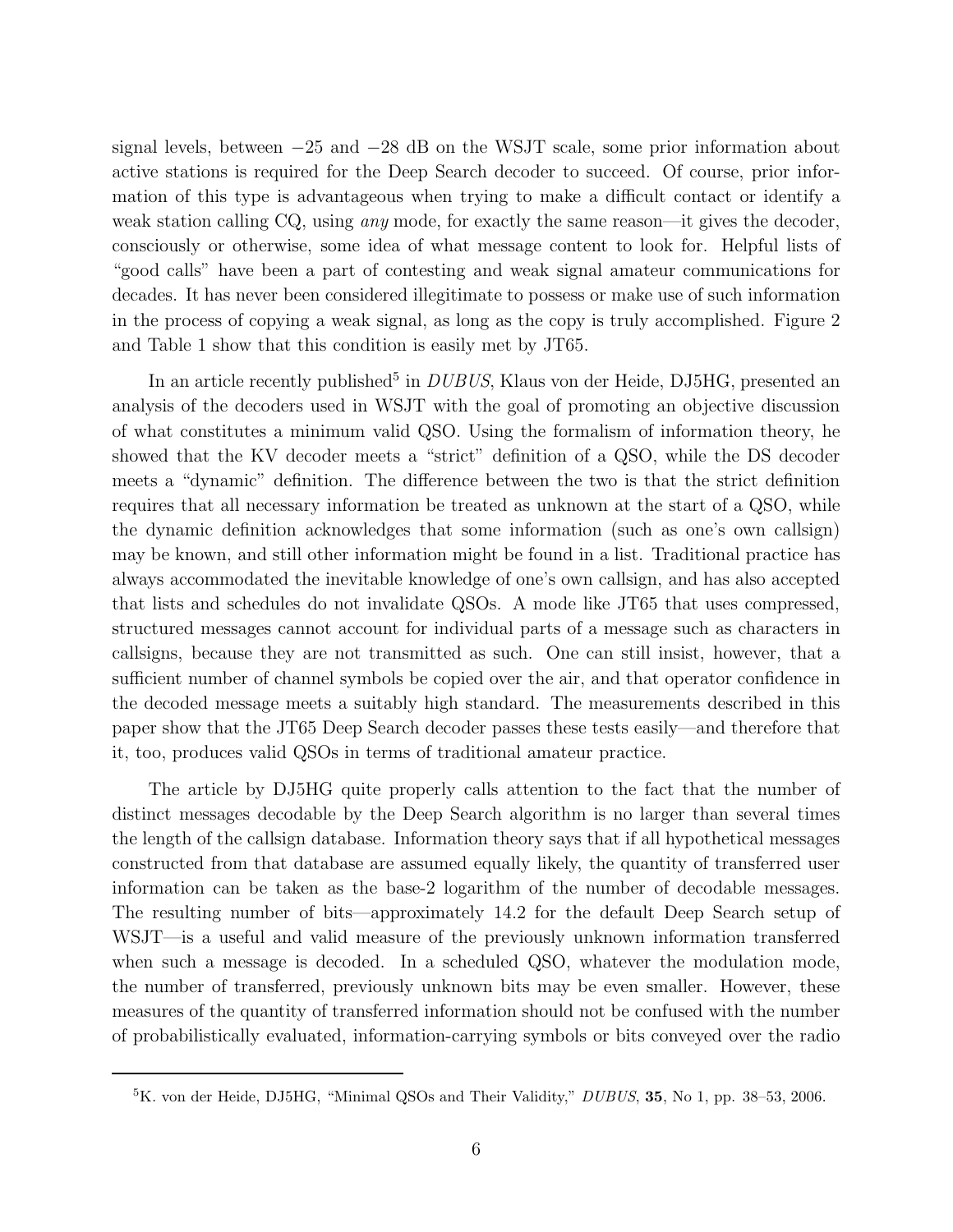path from transmitter to receiver. The latter quantities—those illustrated in Figure 2 and Table 1 of this paper—are roughly analogous to characters or other fragments copied from a marginal CW signal. They carry proportionally more weight in JT65, however, because of the strong error-correcting code and because the process of synchronization fixes the exact location of each symbol within the transmitted sequence. Signal strength variations provide the JT65 decoders with important probabilistic information about which received symbols are the most reliable. Together, these factors lead to the very high level of QSO integrity that is achieved with JT65.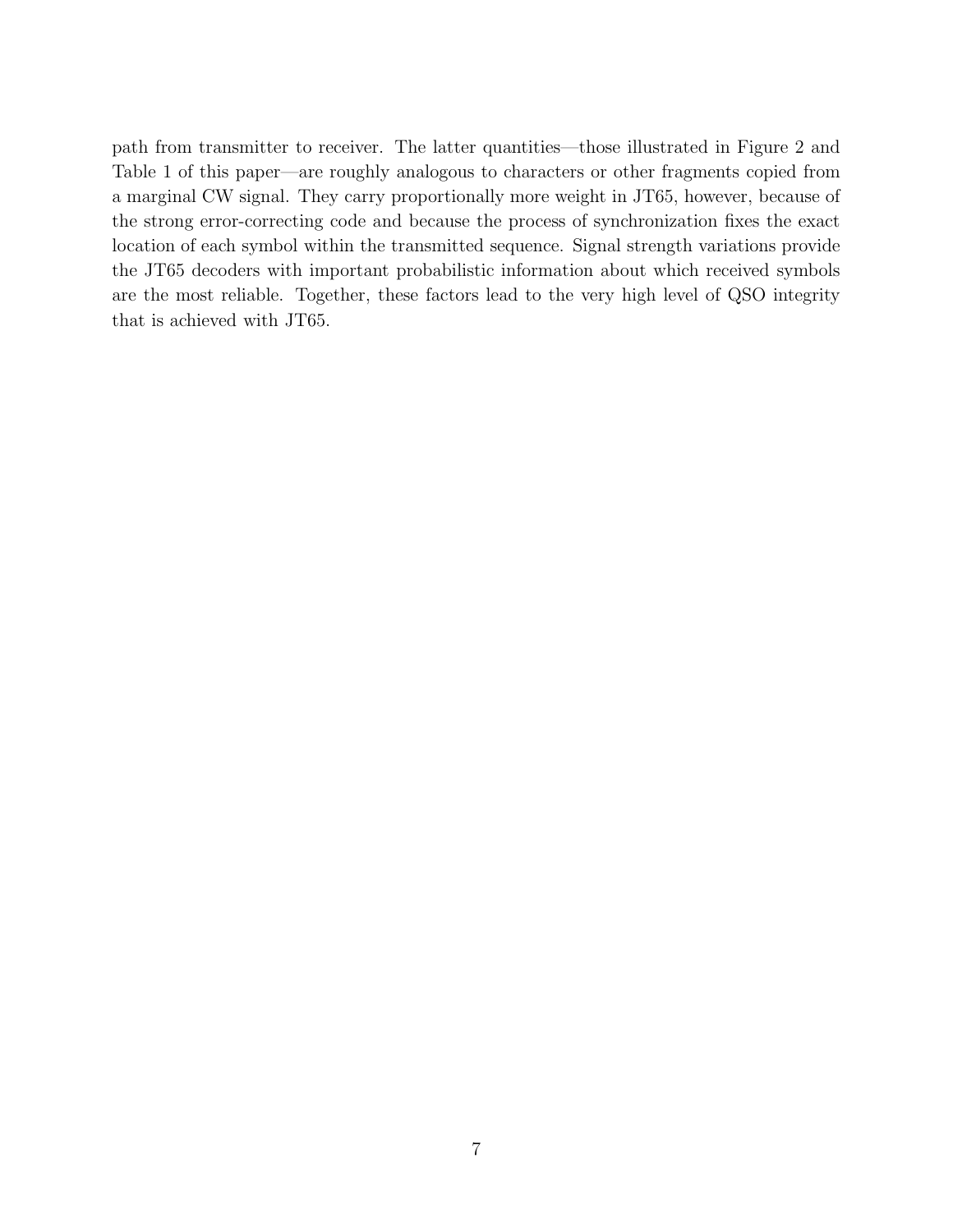

Fig. 1.— Idealized spectrograms of the JT65 transmissions for "VK7MO K1JT FN20" (top) and "VK7MP K1JT FN20" (bottom). The horizontal axis represents 46.8 s of time; the vertical axis of each panel represents frequency over the range of 65 tones used by JT65. Black marks indicate transmitted tones, corresponding to the encoded channel symbols. The pseudo-random pattern along the bottom of each panel is the synchronizing tone. Note that although the two messages are nearly identical, the patterns of channel symbols are almost entirely different (except for the pattern of the synchronizing tone, which is always the same).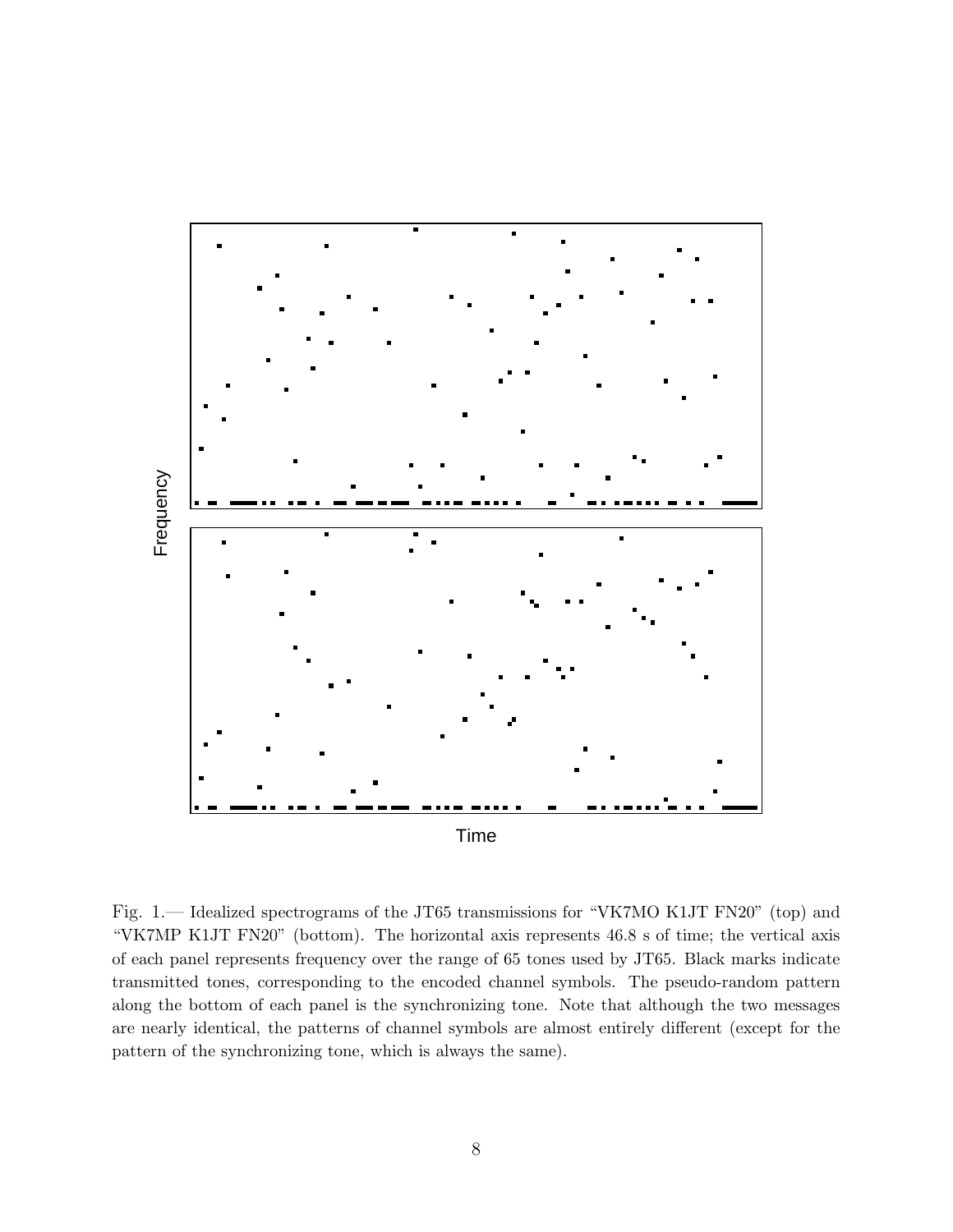

Fig. 2.— Measurements of the number of correctly copied channel symbols over a simulated radio path, plotted as a function of SNR on the WSJT scale and assuming 64-FSK modulation and noncoherent detection. Generated JT65 signals were degraded by Rayleigh fading and by additive white Gaussian noise. The solid curve (labeled "1") gives hard-decision results; the remaining curves provide some indication of the soft-decision information by showing the average number of times that the correct symbol fell in the top 2, 4, or 8 of the 64 measurements of spectral power. Adjustments were made to the curves to remove the biasing effects of accidentally correct symbol values. The dotted horizontal line shows the equivalent number of bits in two 28-bit callsigns.